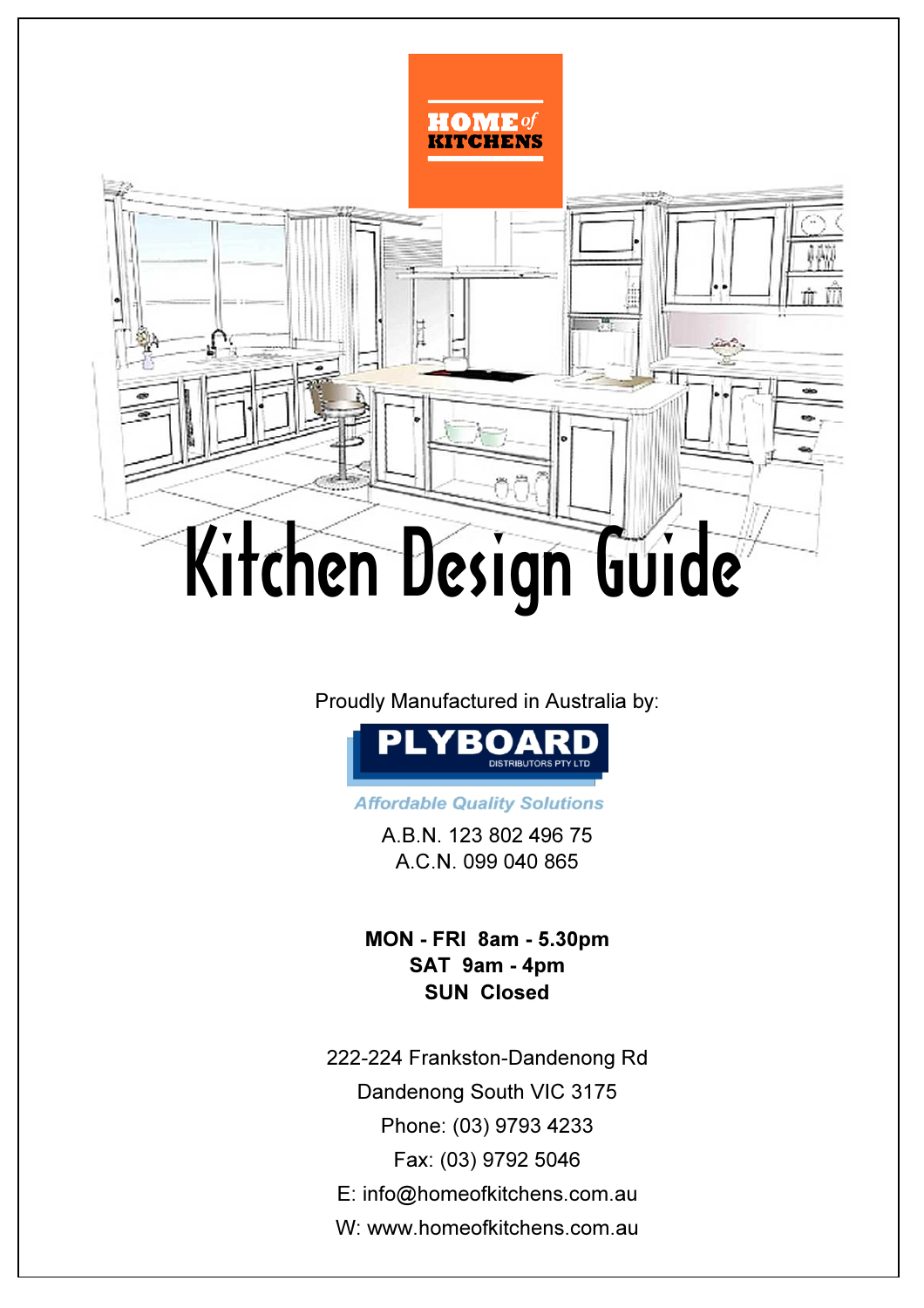

### TABLE OF CONTENTS

| PAGE <sub>2</sub>        | Starting out your Kitchen Design<br>* Something to think about before you start<br>* Helpful hints |
|--------------------------|----------------------------------------------------------------------------------------------------|
| PAGE 3                   | Setting your Kitchen<br>* Measure the kitchen area<br>* Where to start?                            |
| PAGE 4                   | Sample Room Measurement Guide<br>* Measurement in millimeters<br>* Key points to consider          |
| <b>PAGE 5-9</b>          | <b>Component Units</b><br>* Standard Flatpacks<br>* Different types of Wall Ovens Units            |
| PAGE 10                  | <b>Cabinet Heights</b>                                                                             |
| <b>PAGE 11</b>           | Instructions on kicker legs<br>* Diagram of how to screw your plastic legs                         |
| <b>PAGE 12-13</b>        | Final Sample Design Layout                                                                         |
| <b>PAGE 14</b>           | Start your own Design (Design Sheet)                                                               |
| Wall 1                   | Wall 2                                                                                             |
| 3<br>2 <sub>3</sub><br>2 | 1<br>2<br>1<br>3<br>3<br>$\mathbf{z}$<br>o<br>00000<br>Gine (Flowing                               |
|                          |                                                                                                    |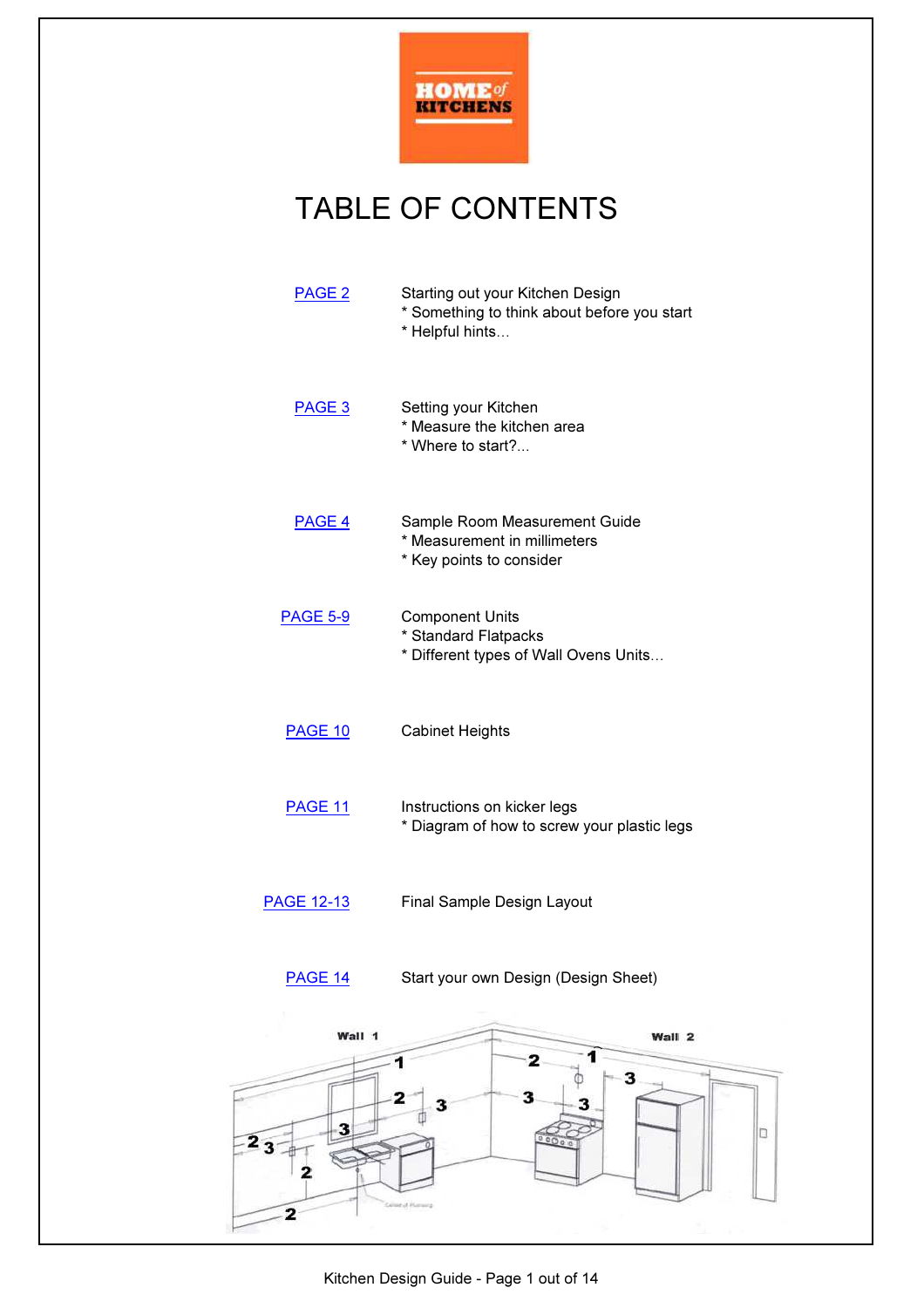

#### KITCHEN DESIGN

Something to think about before you start? Consider the following points:

- · How many people need to be catered for?
- · How much storage space is required?
- · Do you intend eating in the kitchen?
- · What type of food do you need to prepare?
- · What type of appliances will you have?
- · How much work area do you need?
- . Traffic Flow

The following cabinets are essential in a kitchen design:

### SINK CABINET

Ensure that your sink bowls fit between the walls of your cabinet. Cabinets 555 Deep are standard to suit flush sinks.

#### **DRAWERS**

Try to keep away from corners to avoid handles clashing.

#### PANTRY

How often do you shop, if you bulk buy you will need larger than normal storage?

#### FRIDGE

Is your fridge big enough? Which hand does it open? Do you need a cabinet above?

### COOKTOP / RANGEHOOD

Is your cooktop gas or electric and are you having a rangehood above? Remember the minimum height clearances of your rangehood, electric is approximately 600mm while gas is approximately 650mm. All these sizes will need to be checked for exact regulations with the appliance manufacturer and council specifications.

### **OVEN**

Are you having an underbench oven under the cooktop, or do you have enough room for a wall oven? If you have an upright stove ensure that you leave a gap of 4mm clearance to the benchtop on each side.

#### **DISHWASHER**

Are you having a dishwasher? Allow a 605 clearance and panels/infills either side. The dishwasher should be located as close to the sink as possible.

All sizes of appliances and installation requirements should be ascertained before designing your new kitchen. Check with your local council about the requirements of some kitchen installations.

### What goes where? Some helpful hints:

The position of your appliances will depend mainly on your power and water supply. The sink and dishwasher will need water and waste supply and is usually best situated under windows.

It is best to leave the area above the sink free of any wall cabinets.

Gas hotplates and ovens should be kept near the gas supply the other appliances such as the oven, hotplate, rangehood, microwave and fridge all need a power supply. Thought should be given to where power points are to be located above the bench for small appliances such as electric kettles and toasters.

It will be more economical if all these appliances can be left near their supplies, but do not feel that you are tied to these positions permanently. Gas lines and electrical supplies can be moved to a much userfriendly spot but these can only be moved by licensed tradespersons.

All tall units such as pantries, wall ovens and fridge towers should be kept together. There has to be a space of 300mm between the hot plate /stove and a combustible wall. Stoves and hotplates should not be placed in front of windows where draughts can effect their efficiency and where curtains or blinds can be set alight.

Make sure that the rangehood cabinet is directly above the stove/hotplate for maximum efficiency.

When using a sink with a draining board remember to put the draining board on the side you're most comfortable, depending on what hand you are. If you are having a dishwasher, the dishwasher would normally sit above it.

Remember to allow enough space for door openings, such as dishwasher, oven, pantries and kitchen entry doors. Also allow enough space for the amount of people to use the kitchen and walk around safely.

Microwaves should not be any higher than shoulder height of the person that is the primary user of the kitchen.

Finally the kitchen has to be practical as well as being efficient, you will need to think carefully about the layout of your new kitchen, and once it is up and running it should be a pleasure to work in.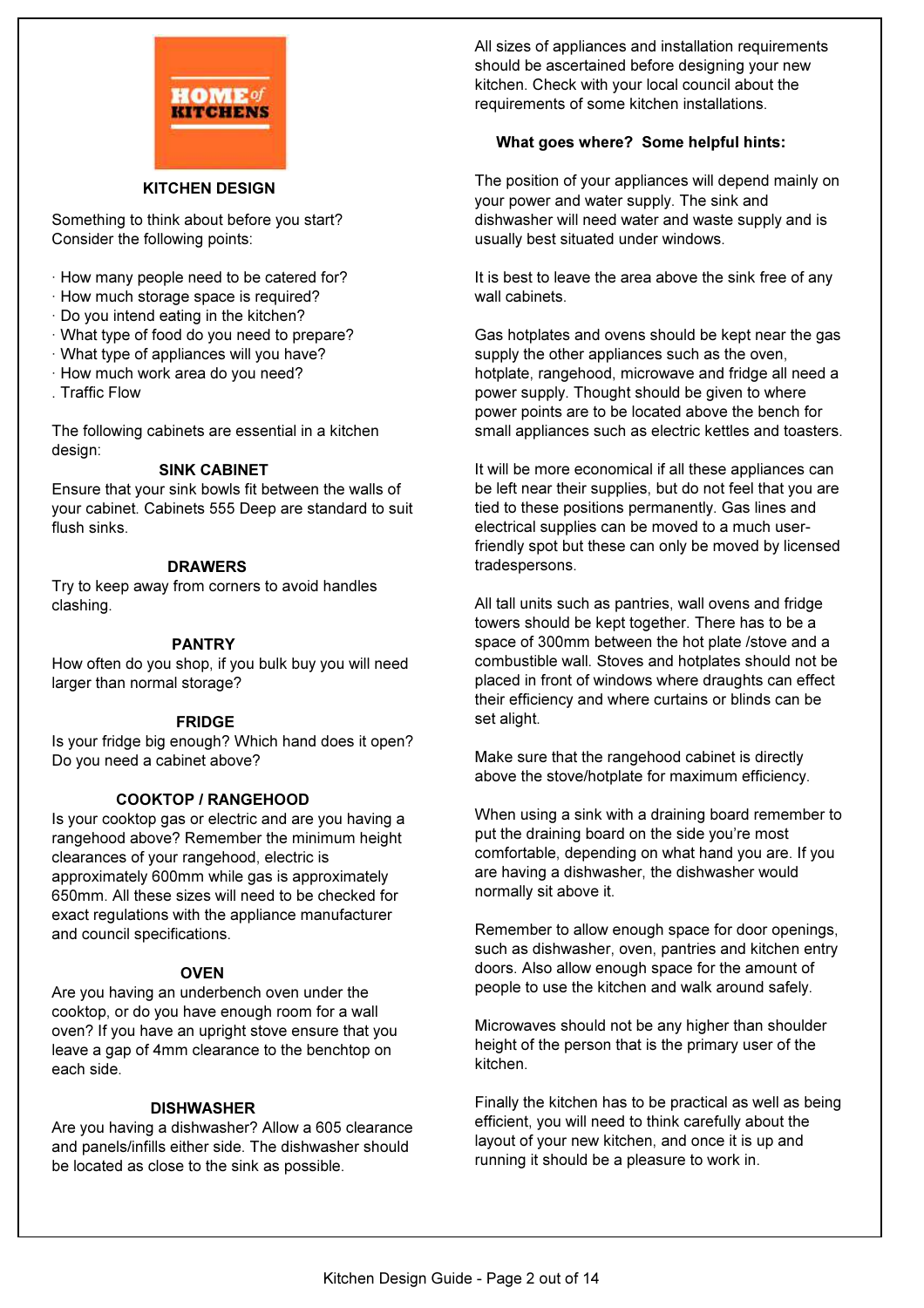### SETTING OUT YOUR NEW KITCHEN.

When assessing the requirements for your new kitchen take the time to write a few notes about what you like and do not like about your current kitchen.

First make a rough plan of what you would like to do on a separate piece of paper.

Study the brochures on any new appliances you propose to use, but do not make any firm decision at this stage because in many cases the available space will dictate what appliances you can use.

### Measure the Kitchen Area:

You are now ready to design and measure your kitchen. When measuring your kitchen remember to measure to the nearest millimetre, always use a pencil in case of mistakes, and always double check your measurements or get a friend to check them with you.

### Where to Start?

Select your starting point and call this wall #1. And then work your way around to the right.

### WALLS

Measure each wall starting at # 1, the measurement should be taken at a height of 900mm off the floor level, this will be the bench top height. Now measure the height of the wall, if a bulkhead exists measure from the floor to the underside of the bulkhead and then measure the height of the bulkhead to give an overall room height.

### **DOORS**

It is important to note the width of each door; the measurement should include the architrave on each side of the door. Take the measurement from the corner of the kitchen to the edge of the architrave and do the same from the other side of the architrave to the next corner.

### WINDOWS

It is the same for the windows but take the height the window is off the floor and then the overall height of the window.

### HANDY HINT

To ensure the above measurements are correct, firstly note the overall width of the wall. Then separately measure the door width and the widths on each side of the door these should tally and match your overall width.

#### PLUMBING

To locate the plumbing on your layout measure the distance from the left-hand corner to the centre of the outlet pipe under the sink, the same can be done for tap fittings as well as the gas line.

### ELECTRICAL

To locate the power points or light switches on your layout measure the distance from the left-hand corner of the wall. The height of the power points and switches from the floor should also be noted.

#### **APPLIANCES**

The type of appliances can affect the layout of your kitchen. Please list your choice of appliances, noting which are gas, in the space provided on your layout grid. Remember to list all of your appliances. Eg: refrigerator, stove, wall oven, hotplate, sink, (bowl size), microwave, dishwasher, range hood, and any other speciality appliance that is needed.

#### OTHER

If there is any other features that will influence the design of your kitchen, such as heater vents make sure that these are noted on the plan.

#### CABINETS

Before positioning any cabinets your plan should feature any or all of the above items.

Door styles and types can also dictate the size of cabinets used. Some timber doors can not be made under 300mm wide. Also there is some restrictions on minimum and maximum heights.

Decorative panels and infills can also have bearing on the overall size of your kitchen. Remember that on the end of some of the cabinets you will need a decorative end panel, the bench top will then usually overhang by about 20mm.

By looking through our cabinet catalogue you'll see that most of our cabinets are made up from modules starting at 300mm increasing up to 1200mm in width; it merely requires you to select the required cabinets to suit your design. But remember these standard sizes can be modified at little or no extra cost so your cabinets fit perfectly into your space without the need for fillers. Can't find the cabinet you want? Then it can be made to suit your need.

Of course your room is unlikely to be an exact multiple of 100mm and your walls cannot be relied on to be even or square, so for the purpose of designing your own kitchen, pick cabinets out to the closest 100mm under size so a filler can be used to make up the required space.

### Using the right code.

We have over 70 cabinets that can help you construct your new kitchen. You will see the codes and sizes on the cabinet production list. If you need more information on any of the cabinets, look through the cabinet description to follow:

In our catalogue you will notice that each cabinet has it's own code. A base cabinet that is 600mm wide is called a BD 600, BD standing for base deep.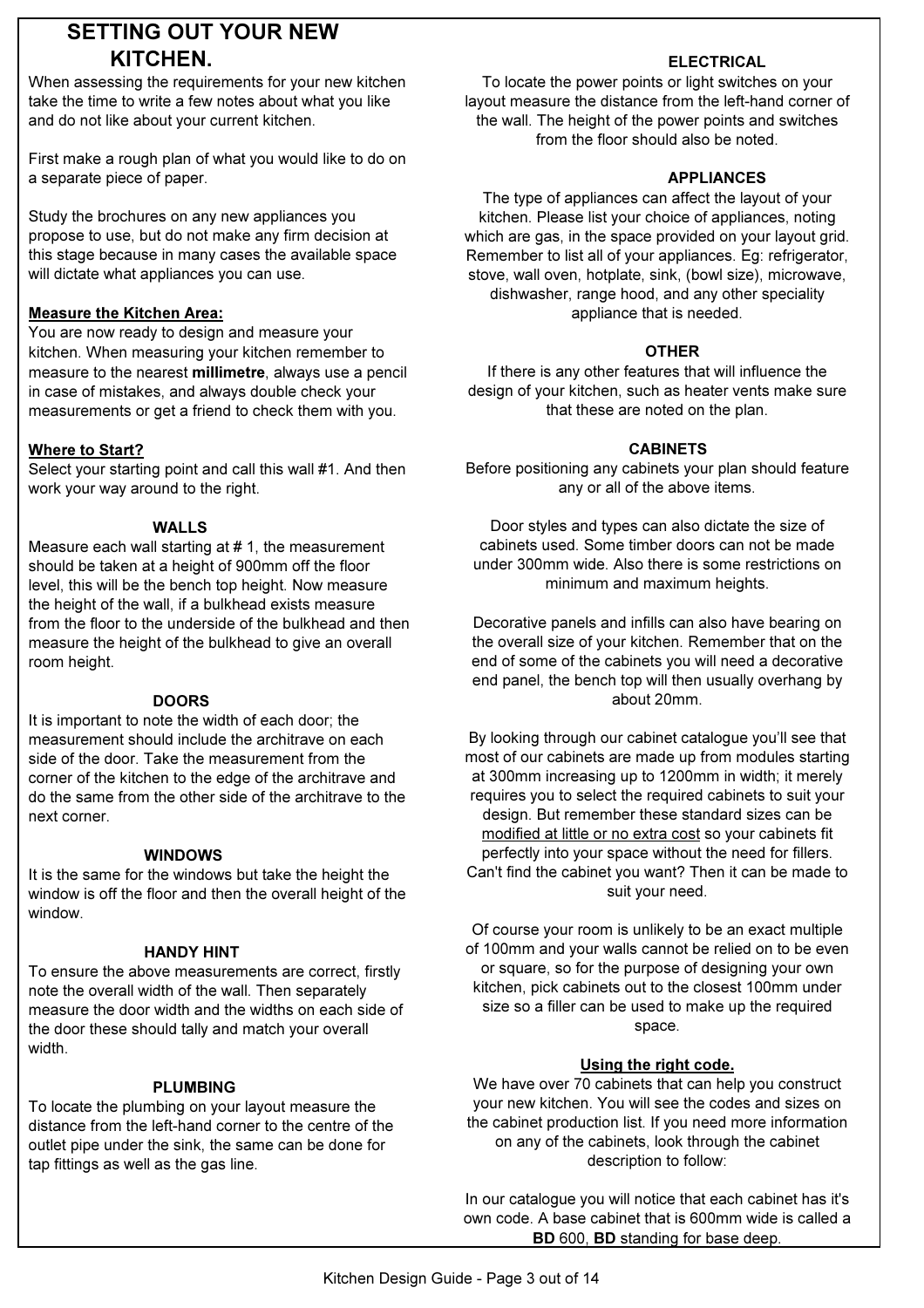

 ALL MEASUREMENTS MUST BE IN MILLIMETERS.

SHOULD YOU HAVE ANY DIFFICULTIES, CONTACT OUR SALES STAFF FOR ASSISTANCE.



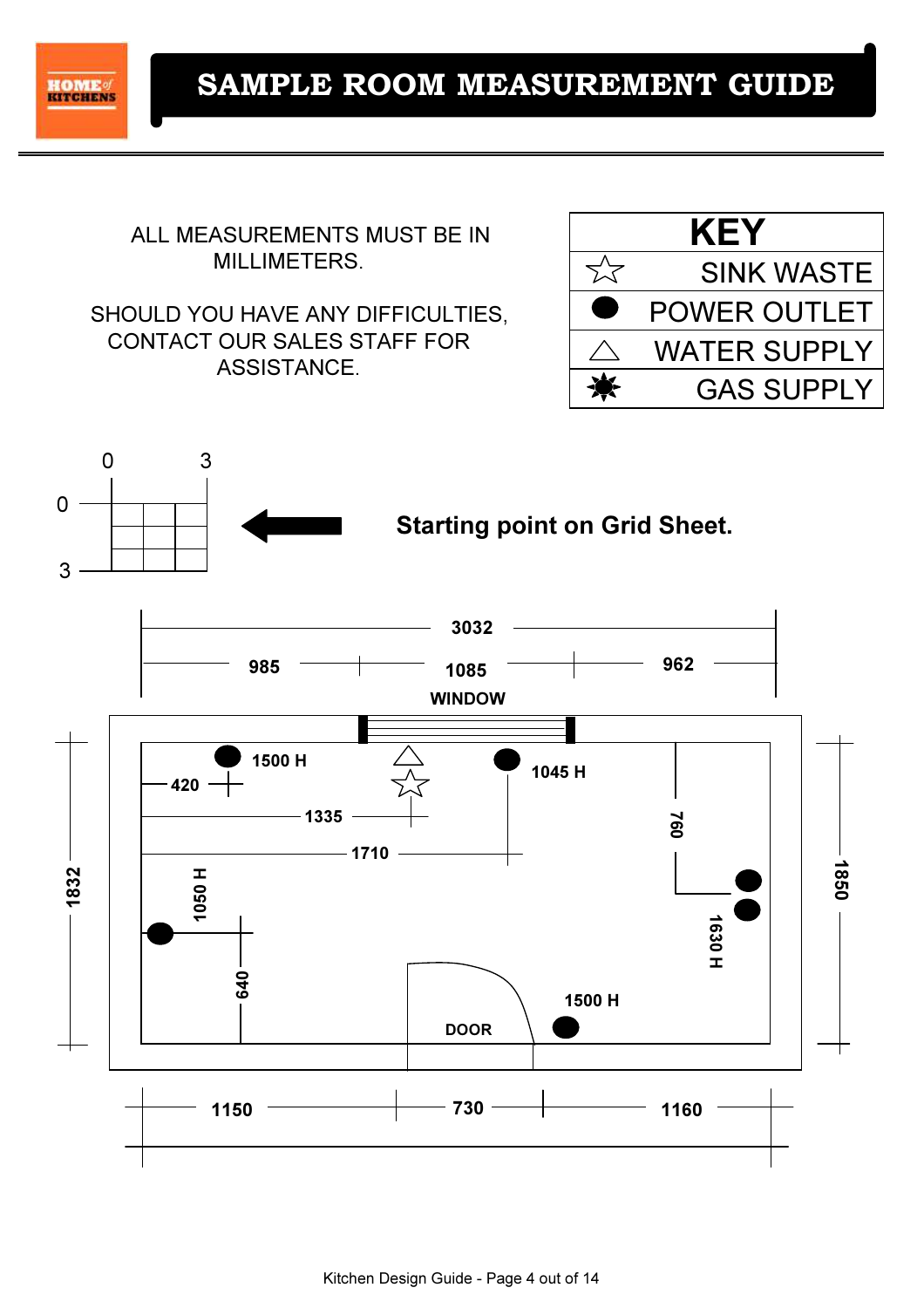

### FLOOR UNITS



| <b>Base Cabinet</b> |                  |                | Door       |
|---------------------|------------------|----------------|------------|
| Code                | Size H x W x D   | <b>QTY</b>     | Size H x W |
| <b>BD300</b>        | 720 x 300 x 555  | 1              | 717 x 297  |
| <b>BD400</b>        | 720 x 400 x 555  | 1              | 717 x 397  |
| <b>BD450</b>        | 720 x 450 x 555  | 1              | 717 x 447  |
| <b>BD500</b>        | 720 x 500 x 555  | 1              | 717 x 497  |
| <b>BD600</b>        | 720 x 600 x 555  | 2              | 717 x 297  |
| <b>BD700</b>        | 720 x 700 x 555  | 2              | 717 x 347  |
| <b>BD800</b>        | 720 x 800 x 555  | 2              | 717 x 397  |
| <b>BD900</b>        | 720 x 900 x 555  | 2              | 717 x 447  |
| <b>BD1000</b>       | 720 x 1000 x 555 | $\mathfrak{p}$ | 717 x 497  |
| <b>BD1100</b>       | 720 x 1100 x 555 | 2              | 717 x 547  |
| <b>BD1200</b>       | 720 x 1200 x 555 | 2              | 717 x 597  |

WALL UNITS



| <b>Wall Cabinet</b> |                  |                | Door       |
|---------------------|------------------|----------------|------------|
| Code                | Size H x W x D   | <b>QTY</b>     | Size H x W |
| <b>WT300</b>        | 720 x 300 x 300  | 1              | 717 x 297  |
| <b>WT400</b>        | 720 x 400 x 300  | 1              | 717 x 397  |
| <b>WT450</b>        | 720 x 450 x 300  | 1              | 717 x 447  |
| <b>WT500</b>        | 720 x 500 x 300  | 1              | 717 x 497  |
| <b>WT600</b>        | 720 x 600 x 300  | $\overline{2}$ | 717 x 297  |
| <b>WT700</b>        | 720 x 700 x 300  | $\overline{2}$ | 717 x 347  |
| <b>WT800</b>        | 720 x 800 x 300  | 2              | 717 x 397  |
| <b>WT900</b>        | 720 x 900 x 300  | $\overline{2}$ | 717 x 447  |
| WT1000              | 720 x 1000 x 300 | 2              | 717 x 497  |
| WT1100              | 720 x 1100 x 300 | 2              | 717 x 547  |
| WT1200              | 720 x 1200 x 300 | 2              | 717 x 597  |

### BROOM UNITS



| <b>Broom Cabinet</b> |                   |               | Door       |
|----------------------|-------------------|---------------|------------|
| Code                 | Size H x W x D    | <b>QTY</b>    | Size H x W |
| <b>BR600</b>         | 2125 x 600 x 575  | $\mathcal{P}$ | 2122 x 297 |
| <b>BR700</b>         | 2125 x 700 x 575  | 2             | 2122 x 347 |
| <b>BR800</b>         | 2125 x 800 x 575  | 2             | 2122 x 397 |
| <b>BR900</b>         | 2125 x 900 x 575  | 2             | 2122 x 447 |
| <b>BR1000</b>        | 2125 x 1000 x 575 | 2             | 2122 x 497 |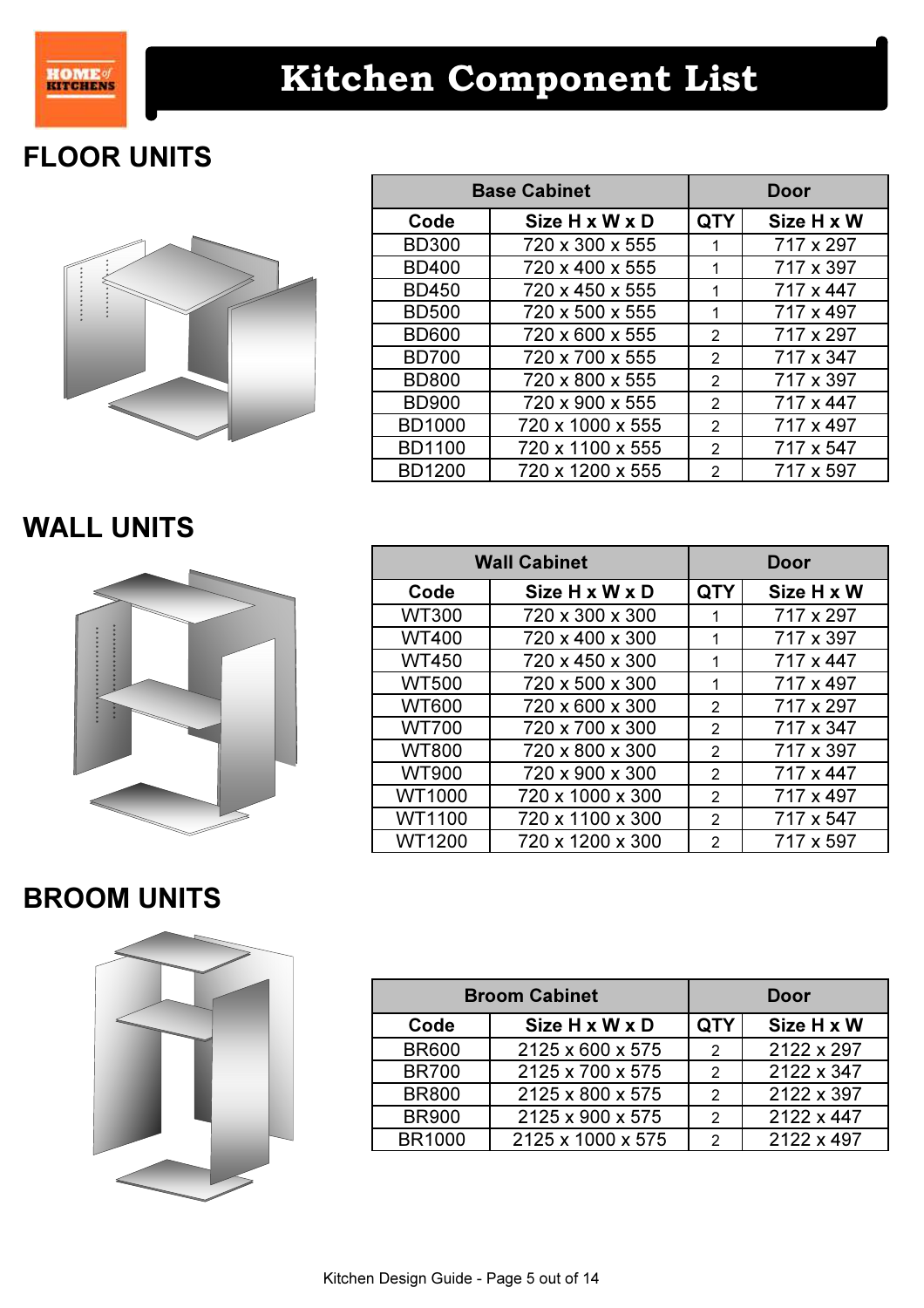### PANTRY UNITS



| <b>Pantry Cabinet</b> |                   |                          | Door       |
|-----------------------|-------------------|--------------------------|------------|
| Code                  | Size H x W x D    | Size H x W<br><b>QTY</b> |            |
| <b>PD600</b>          | 2125 x 600 x 575  | 2                        | 2122 x 297 |
| <b>PD700</b>          | 2125 x 700 x 575  | 2                        | 2122 x 347 |
| <b>PD800</b>          | 2125 x 800 x 575  | 2                        | 2122 x 397 |
| PD900                 | 2125 x 900 x 575  | 2                        | 2122 x 447 |
| PD1000                | 2125 x 1000 x 575 | $\mathcal{P}$            | 2122 x 497 |

### APPLIANCE PANTRY UNITS



| <b>Appliance Pantry Cabinet</b> |                  | Door                     |            |
|---------------------------------|------------------|--------------------------|------------|
| Code                            | Size H x W x D   | <b>QTY</b><br>Size H x W |            |
| <b>APP450</b>                   | 1370 x 450 x 400 |                          | 1367 x 447 |
| APP600                          | 1370 x 600 x 400 | $\mathcal{P}$            | 1367 x 297 |
| <b>APP700</b>                   | 1370 x 700 x 400 |                          | 1367 x 172 |
| APP800                          | 1370 x 800 x 400 | 4                        | 1367 x 197 |
| APP900                          | 1370 x 900 x 400 |                          | 1367 x 222 |

### RANGEHOOD & FRIDGE UNITS



| <b>Rangehood &amp; Fridge Cabinet</b> |                  | Door           |            |
|---------------------------------------|------------------|----------------|------------|
| Code                                  | Size H x W x D   | <b>QTY</b>     | Size H x W |
| <b>WS600</b>                          | 360 x 600 x 300  | 2              | 357 x 297  |
| <b>WS700</b>                          | 360 x 700 x 300  | 2              | 357 x 347  |
| <b>WS800</b>                          | 360 x 800 x 300  | $\overline{2}$ | 357 x 397  |
| <b>WS900</b>                          | 360 x 900 x 300  | $\mathcal{P}$  | 357 x 447  |
| <b>WS1000</b>                         | 360 x 1000 x 300 | 2              | 357 x 497  |



| <b>Walk in Corner Pantry Cabinet</b> |                   |                            | Door       |
|--------------------------------------|-------------------|----------------------------|------------|
| Code                                 | Size H x W x D    | Size H x W<br><b>QTY I</b> |            |
| PCNR1000                             | 2270 x 1000 x 585 |                            | 2255 x 560 |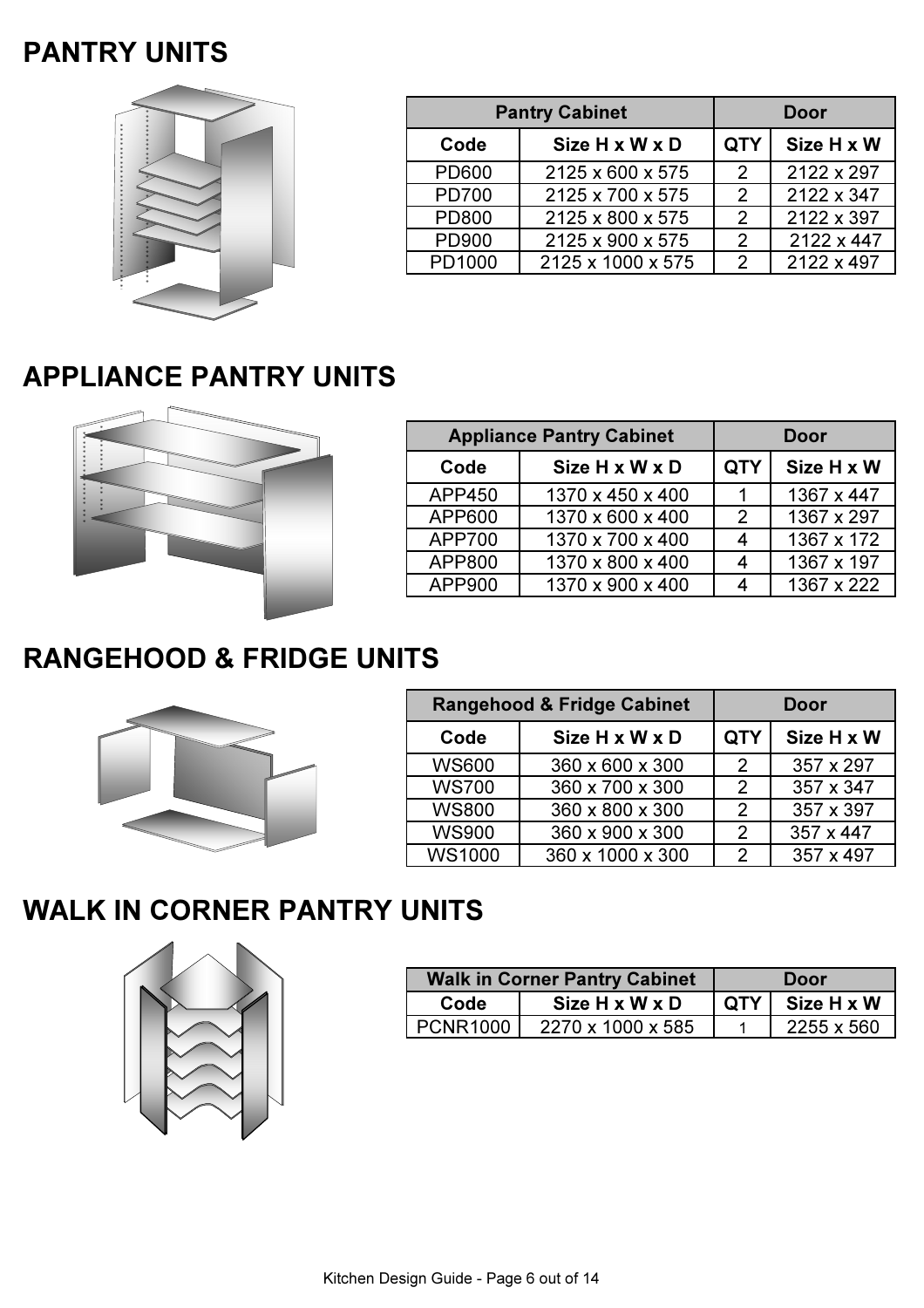### POT DRAWER UNITS



| 1, 2 and 3 Pot Drawer Cabinet's |                 |               | <b>Drawer Front</b> |
|---------------------------------|-----------------|---------------|---------------------|
| Code                            | Size H x W x D  | <b>QTY</b>    | Size H x W          |
| <b>PDRIN1600</b>                | 360 x 600 x 555 | 1             | 357 x 597           |
| <b>PDRIN1900</b>                | 360 x 900 x 555 | 1             | 357 x 897           |
| PDRIN600                        | 720 x 600 x 555 | $\mathcal{P}$ | 357 x 597           |
| PDRIN700                        | 720 x 700 x 555 | $\mathcal{P}$ | 357 x 697           |
| PDRIN800                        | 720 x 800 x 555 | 2             | 357 x 797           |
| PDRIN900                        | 720 x 900 x 555 | $\mathcal{P}$ | 357 x 897           |
| <b>PDRIN3600</b>                | 720 x 600 x 555 | 3             | 237 x 597           |
| <b>PDRIN3700</b>                | 720 x 700 x 555 | 3             | 237 x 697           |
| <b>PDRIN3800</b>                | 720 x 800 x 555 | 3             | 237 x 797           |
| <b>PDRIN3900</b>                | 720 x 900 x 555 | 3             | 237 x 897           |

### CUTLERY DRAWER UNITS



| <b>Cutlery Drawer Cabinet</b> |                 |            | <b>Drawer Fronts</b> |
|-------------------------------|-----------------|------------|----------------------|
| Code                          | Size H x W x D  | <b>QTY</b> | Size H x W           |
| DDRIN400                      | 720 x 400 x 555 |            | 177 x 397            |
| DDRIN450                      | 720 x 450 x 555 |            | $177 \times 447$     |
| DDRIN500                      | 720 x 500 x 555 |            | 177 x 497            |

### WALL BIFOLD CORNER UNITS



|               | <b>Wall Bifold Corner Cabinet</b> |            |            |            |
|---------------|-----------------------------------|------------|------------|------------|
| Code          | Size H x W x D                    | <b>QTY</b> | Size H x W | 16/18/20mm |
| <b>WTC600</b> | 720 x 600 x 300                   | 2          | 717 x 277  | 16         |
| <b>WTC600</b> | 720 x 600 x 300                   | 2          | 717 x 276  | 18         |
| WTC600        | 720 x 600 x 300                   | ົ          | 717 x 275  | 20         |

### FLOOR BIFOLD CORNER UNITS



| <b>Floor Bifold Corner Cabinet</b> |                 |            | Door       |            |
|------------------------------------|-----------------|------------|------------|------------|
| Code                               | Size H x W x D  | <b>QTY</b> | Size H x W | 16/18/20mm |
| <b>BCD880</b>                      | 720 x 880 x 555 | າ          | 717 x 304  | 16         |
| <b>BCD880</b>                      | 720 x 880 x 555 | າ          | 717 x 302  | 18         |
| BCD880                             | 720 x 880 x 555 | ົ          | 717 x 300  | 20         |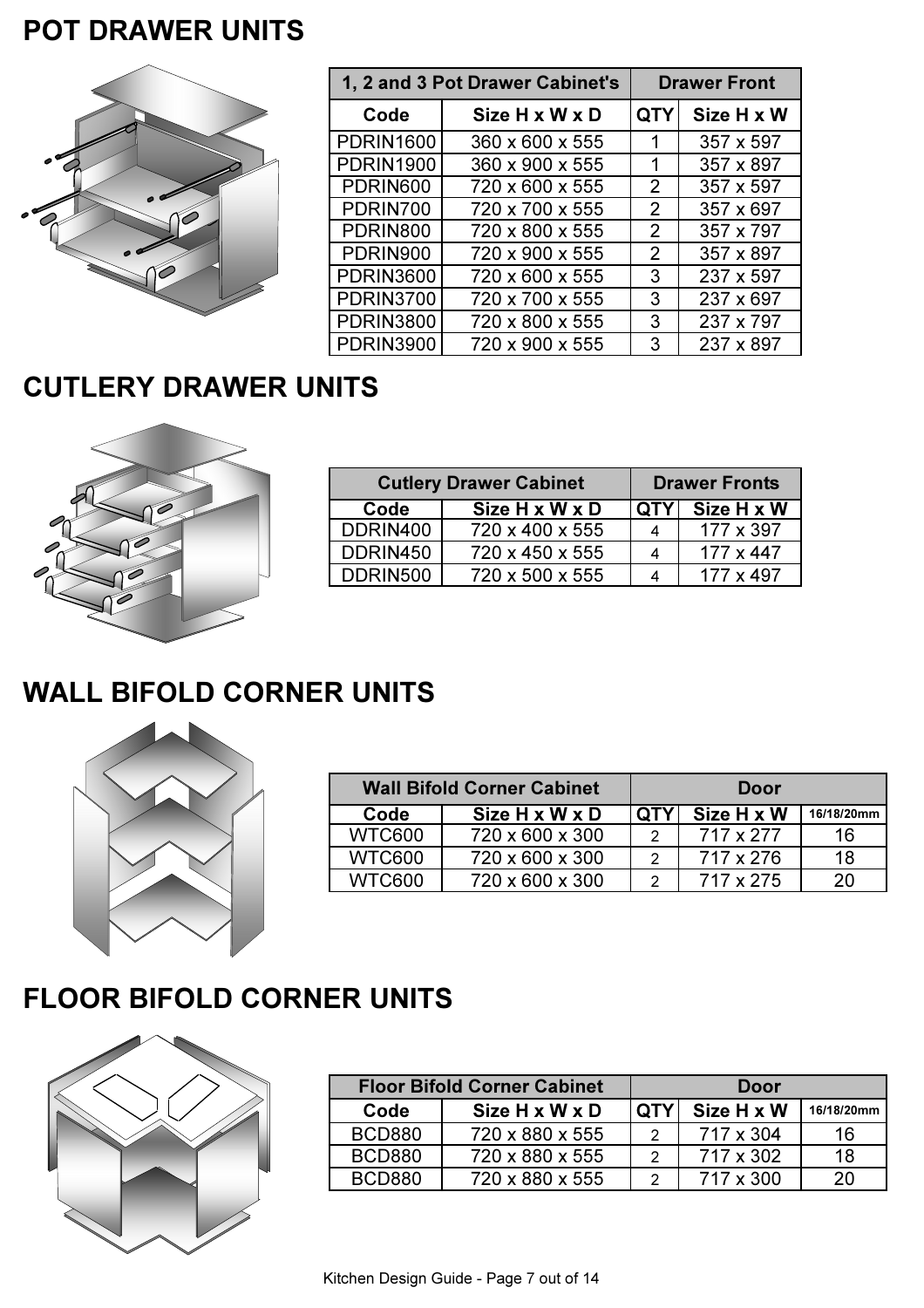### WALLOVEN UNITS

Walloven Units are 2270mm high and can be either 600 or 700mm wide.

The style in which it is made can be up to you to suit your kitchen needs.

Below are three options (A,B,C) you can choose from. When ordering a Walloven unit make sure you specify the style .

| <b>Walloven Cabinet</b> |                  | Door       |                  |
|-------------------------|------------------|------------|------------------|
| Code                    | Size H x W x D   | <b>QTY</b> | Size H x W       |
| TOWER600                | 2270 x 600 x 575 |            | $ASK \times 297$ |
| TOWER700                | 2270 x 700 x 575 |            | $ASK \times 347$ |



### MICROWAVE SHELF UNITS



| <b>Microwave Shelf Cabinet</b> |  |  |  |
|--------------------------------|--|--|--|
| Size H x W x D                 |  |  |  |
| $400 \times 600 \times 450$    |  |  |  |
| $400 \times 700 \times 450$    |  |  |  |
|                                |  |  |  |

### DISPLAY UNITS



### OPEN CORNER WALL UNITS

| <b>Open Corner Wall Cabinet</b> |                 |  |  |
|---------------------------------|-----------------|--|--|
| Code                            | Size H x W x D  |  |  |
| WOS300                          | 720 x 300 x 320 |  |  |

### OPEN CORNER FLOOR UNITS

| <b>Open Corner Floor Cabinet</b> |                            |  |
|----------------------------------|----------------------------|--|
| Code                             | Size $H \times W \times D$ |  |
| BOS300                           | 720 x 300 x 575            |  |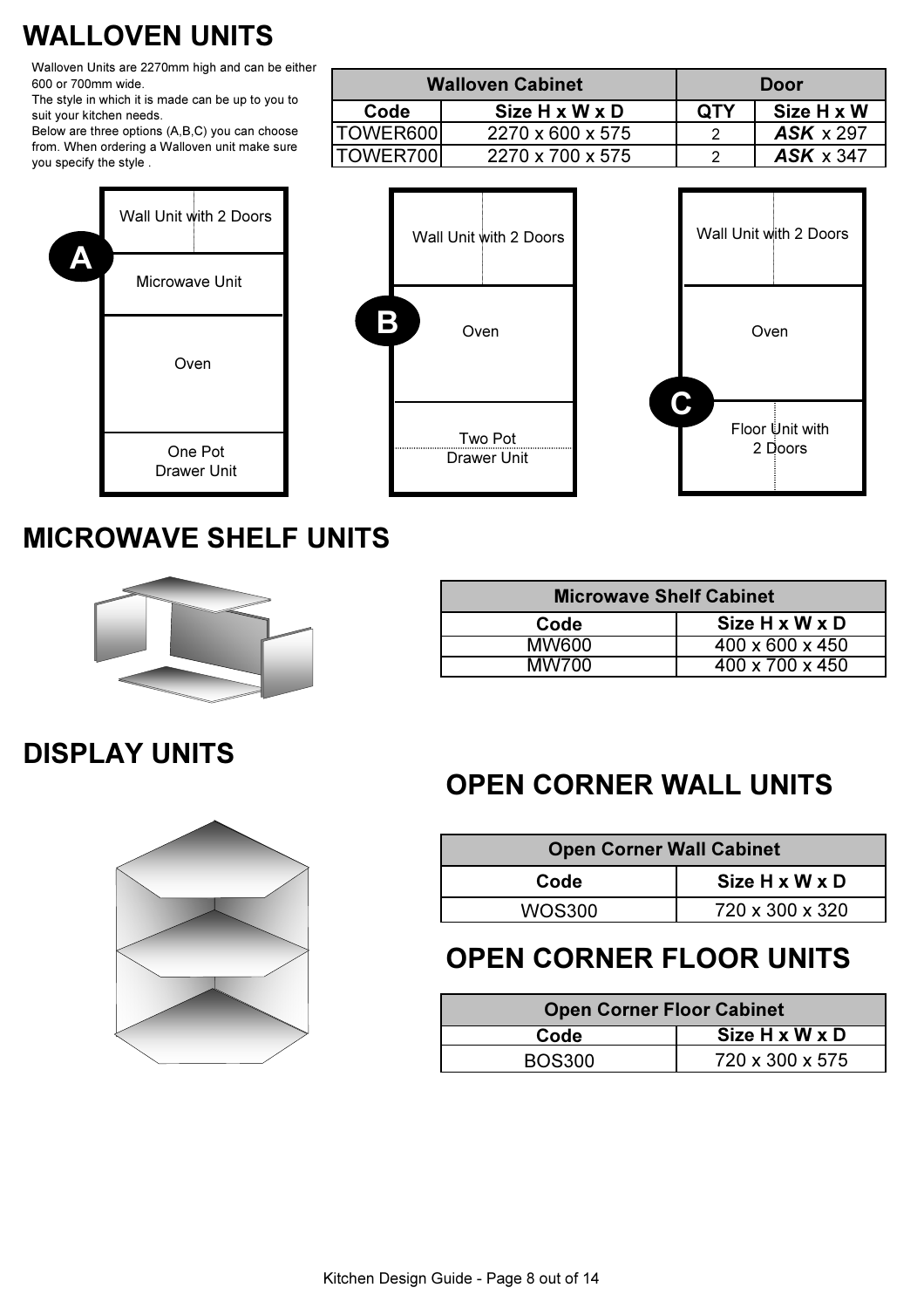### PANELS AND INFILLS.

On the end of your cabinets you may need a decorative end panel. This will hide the white cabinet and cover the gap made by the kicker. These panels can be made in the same finish as the doors.

Kickboards come in a standard size of 2400mm long and 145mm high. They are supplied in a long length so you can cut them to the size required. The code for the kickboards is KICKRAIL.

The bulkhead is a panel that sits above the wall cupboards between the cupboards and the ceiling to fill in that space if desired. The bulkhead width is solely dependant on the ceiling height and the standard size is 2400mm long and 285mm high TO BE CUT ON SITE.. The code for the bulkhead is BULKHEAD.

At the top of the overhead cabinets you can fit a decorative capping mould, which can be supplied in several different finishes. Capping mould is supplied in long lengths, which you can cut to the required size. The code for the capping is CAP MOULD.

Each base cabinet regardless of their depth requires 4 adjustable legs which can be adjusted to keep your cabinets level.

The adjustable legs installation details is included in this manual.

There is a large range of hardware accessories available, which include many types of rubbish bins, wirebaskets, cutlery trays, carousels, and pull out pantry units and towel rails. All of the fittings are optional extras, and they may be fitted in your cabinets at the time of construction or later.

### DOORS:

We can supply a large range of different door types, which include;

### SQUARE EDGE MELAMINE.

Square-edged melamine is available in a vast range of colours and woodgrain finishes and edged in 1mm or 2mm polyvinyl chloride (PVC).

### M.D.F (Medium density fibre-board)

Square-edged MDF is available in flat panel or standard routered door. Doors can be painted with the colour of your choice. We suggest a two-pac finish, which consists of paint and hardener; the two are mixed together to form a strong, hard-wearing 'two-pack' solution. This is available in a range of gloss levels and provides a very stylish finish.

### HARDFORM (Round edge doors)

Hardform doors come in two profiles which are "L' or "U". There are many colours within the range to choose from. Once again the doors come complete with their hinges and a choice of handles.

### NATURAL TIMBER VENEER.

Natural timber veneer has a large range of different species of veneer. All doors and drawers are edged all round.

### VINYL. (Vacuum formed doors)

There are 21 different designs and 18 different colours to choose from. The hinges and your choice of handle come with each door.

#### **TIMBER**

Solid timber doors including Tasmanian Oak, Tasmanian Blackwood, Jarrah, American white oak and Radiata pine

Just to name a few, there are various styles in each species. We supply the doors in their raw or polished state.

### **GLASS**

Aluminium-framed glass doors enable you create highlights or display features in your custom kitchen. Choose from different profiles and colours and couple with glass shelves to create that point of difference.

Please note that true door styles, samples and colours can be seen on display in our kitchen showroom.

### BENCHTOPS:

There are many beautiful materials available for creating the perfect benchtop. Whether you want something strictly functional or are looking to make a statement, Home of Kitchens can provide you with the benchtop of your choice

If you decide to have a laminate top you have the choice of many different colours and textures and edge treatments, (such as front edge post-formed in 180 or 90 degree.)

You can give your kitchen a country look by having a solid timber benchtop. There is a large range of different timber species that can be catered for. All solid timber tops come raw, but can be polished.

Alternatively you may wish to use a stone, granite or similar product. The choice to make with a stone benchtop is whether to go with a natural stone or an engineered stone. Granite is one of the most popular choices of natural stone used for benchtops. Engineered stone benchtops consist of about 95 per cent quartz and 5 per cent polymer resins and colouring. Granite and quartz are resistant to weathering so should not chip, scratch or stain. Engineered stone can be installed in a 20mm or 40mm thickness and with a waterfall edge.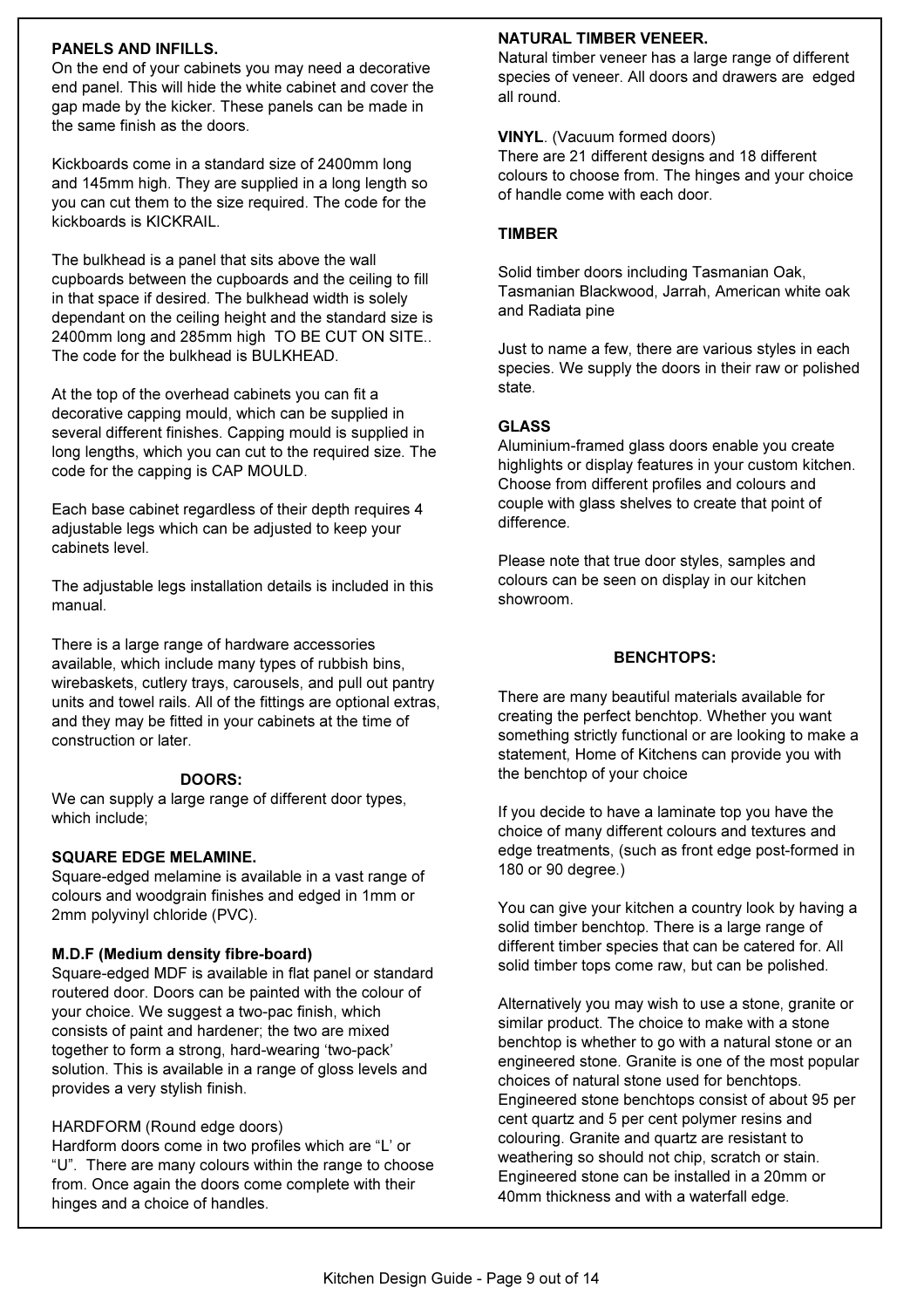# Standard Kit Carcase Heights and Depths

## Front View

**HOME** 

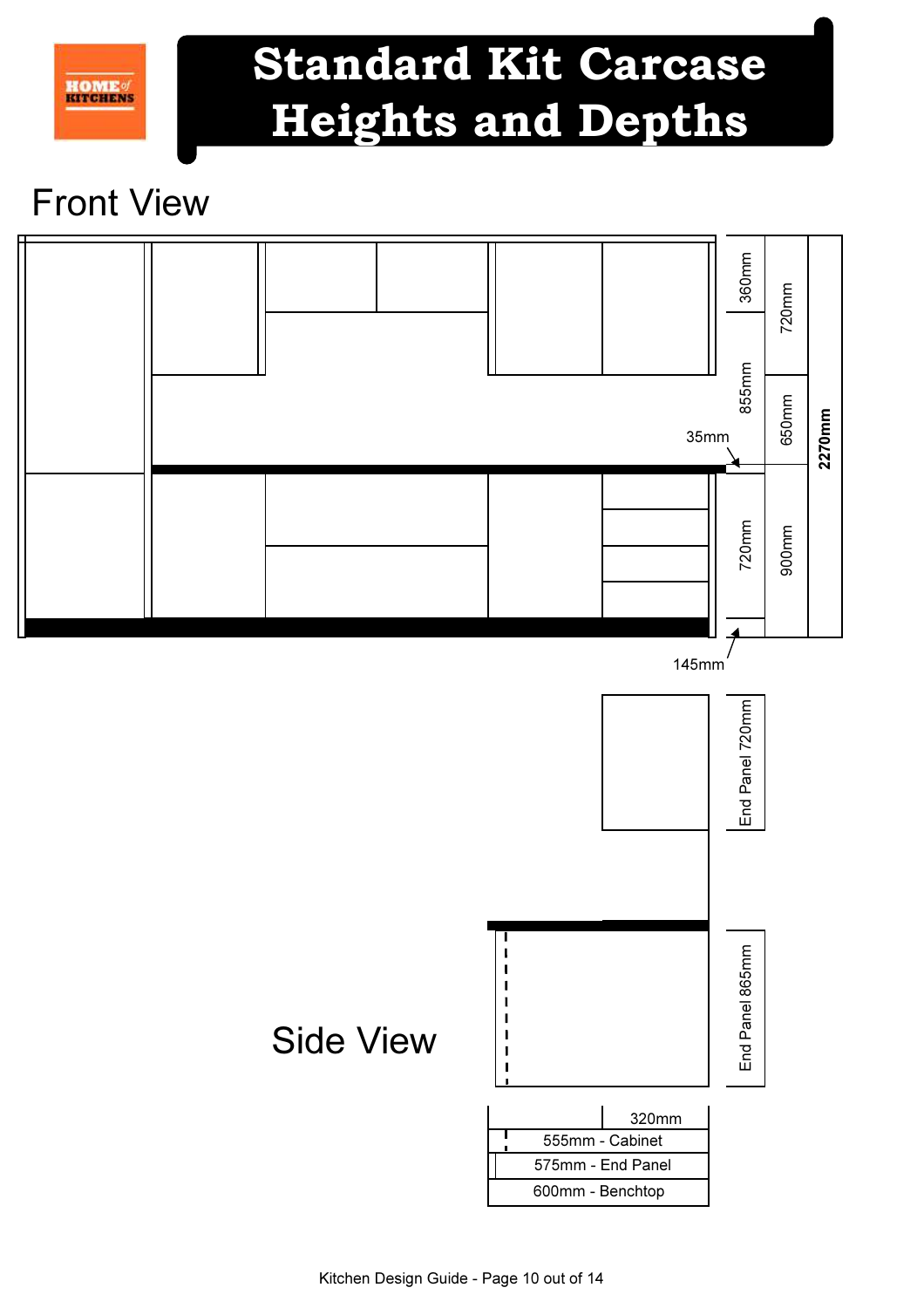### Instructions for fitting the HETTICH Korrekt Height Adjustable Legs.



### Each Leg Assembly Requires:

- 1 061 854 Leg Block ( A )
- 1 061 853 Adjustable Leg ( B )
- 1 "C" Clip ( C )

**HOME** 

1 Adjustable Plinth Attachment (D)

**Clips** 



061 855

- 4 WBX40 Leg Block Screws 10 x 1-1/2 Pozidrive
- 2 WBX06 Adjustable Plinth Attachment Screws 4 x 5/8 Pozidrive

### Directions:

1. Locate Leg Block ( A ) as indicated on the diagram. Make sure Leg Block ( A ) is set back 50mm from the front edge and 1mm from the the side of the carcase. Important Note: Set the Leg Block back 70mm on pantry units.

2. Fix Leg Block ( A ) with 4 x 10 x 1-1/2 pozidrive screws.

3. Slide C-Clip ( C ) onto Adjustable Plinth Attachment ( D ).

4. To determine the placement of the C-Clip and Attachment on the kick rail, first lay the kick rail face down on the floor against the adjustable leg and move to position you want it to finish.

5. Mark the location of the centre of the leg (s) which will recieve the C-Clip.

- 6. Centre the adjustable slide attachment over the mark and fix using 2 4 x 5/8 pozidrive screws.
- 7. Tilt the kickrail towards the leg (s) and press until C-Clips engage.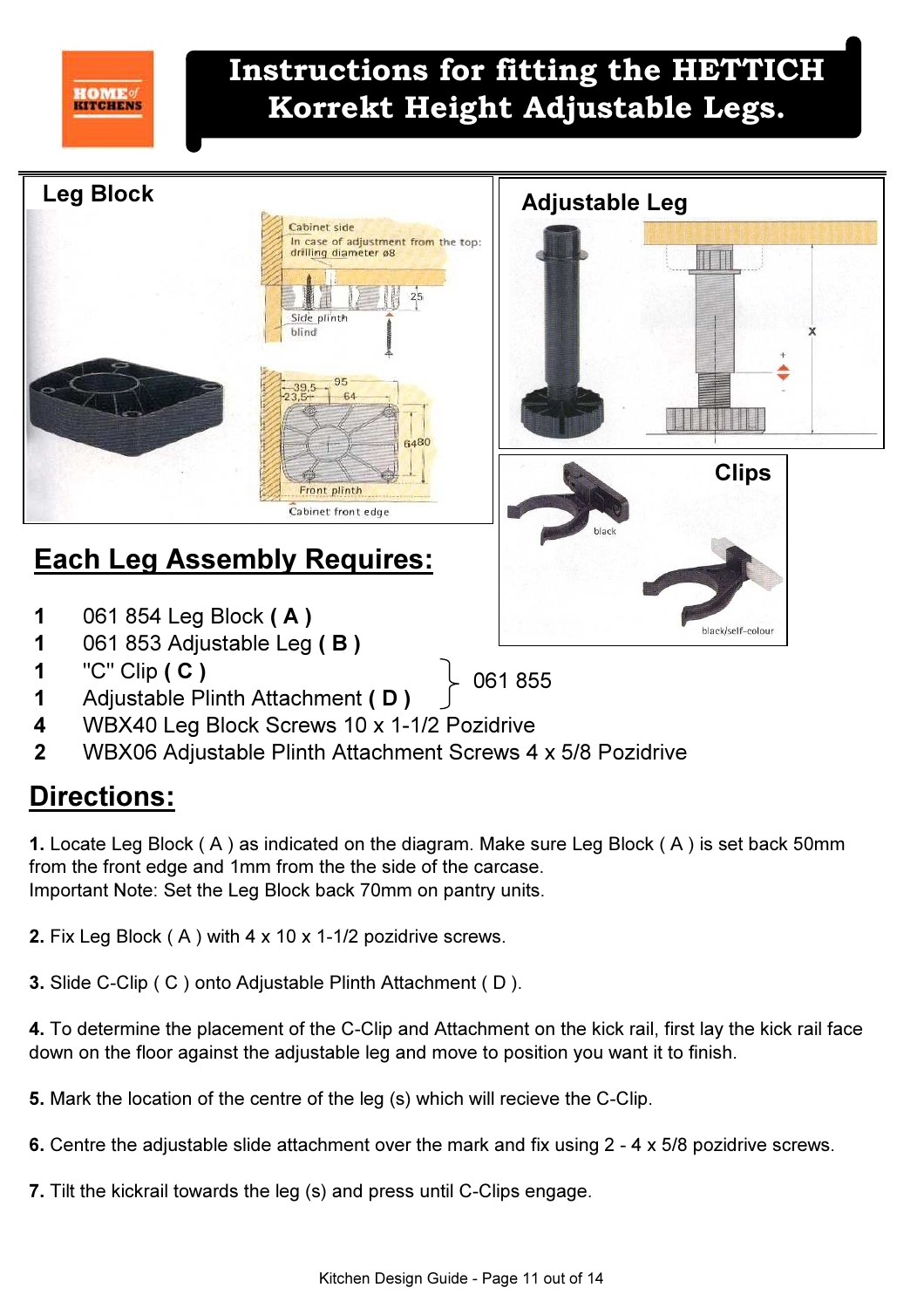**HOME** 

1 x PD600 3 x WT800

1 x WT500 Wall Tall

Pantry Deep Wall Tall

## YOUR DESIGN COULD LOOK SOMETHING LIKE THIS!



1 x B.I.D.F.P

2 x B.I.P 1 x B.I.B.P Base Island Deep Floor Panel

Base Island Back Panel

Infill Panel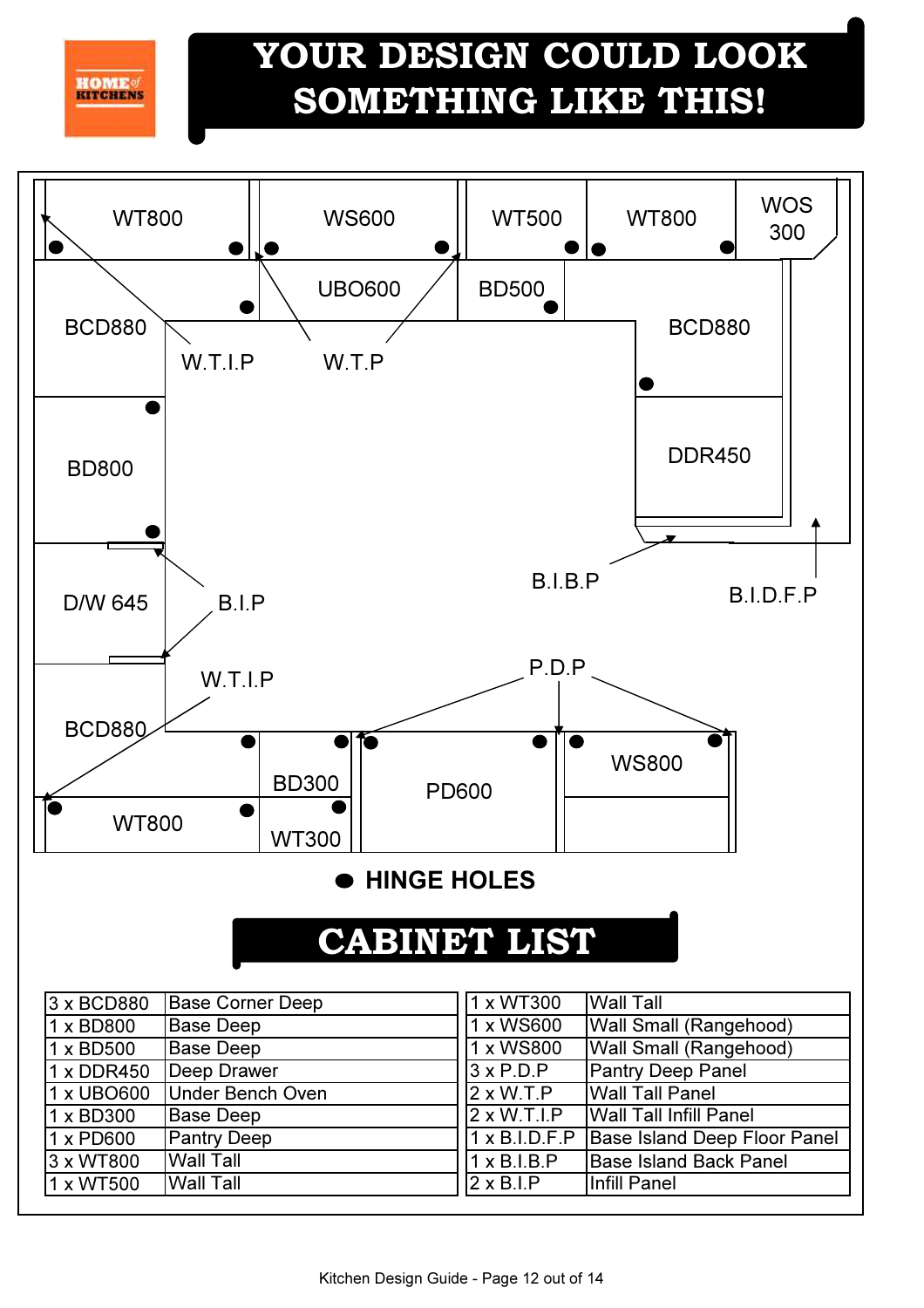Now you should have some understanding of all the elements of designing. You can now start to put your dream kitchen together piece by piece.

If the whole process is too daunting to even think about, make an appointment with one of our kitchen designers and they will help and guide you through the whole process.

Please note that the contents of this manual are to be treated as a guide only.

If you have any further queries, please do not hesitate to contact our experienced staff at Home of Kitchens.



PH: 9793 4233 Fax: 9792 5046 E: info@homeofkitchens.com.au W: www.homeofkitchens.com.au